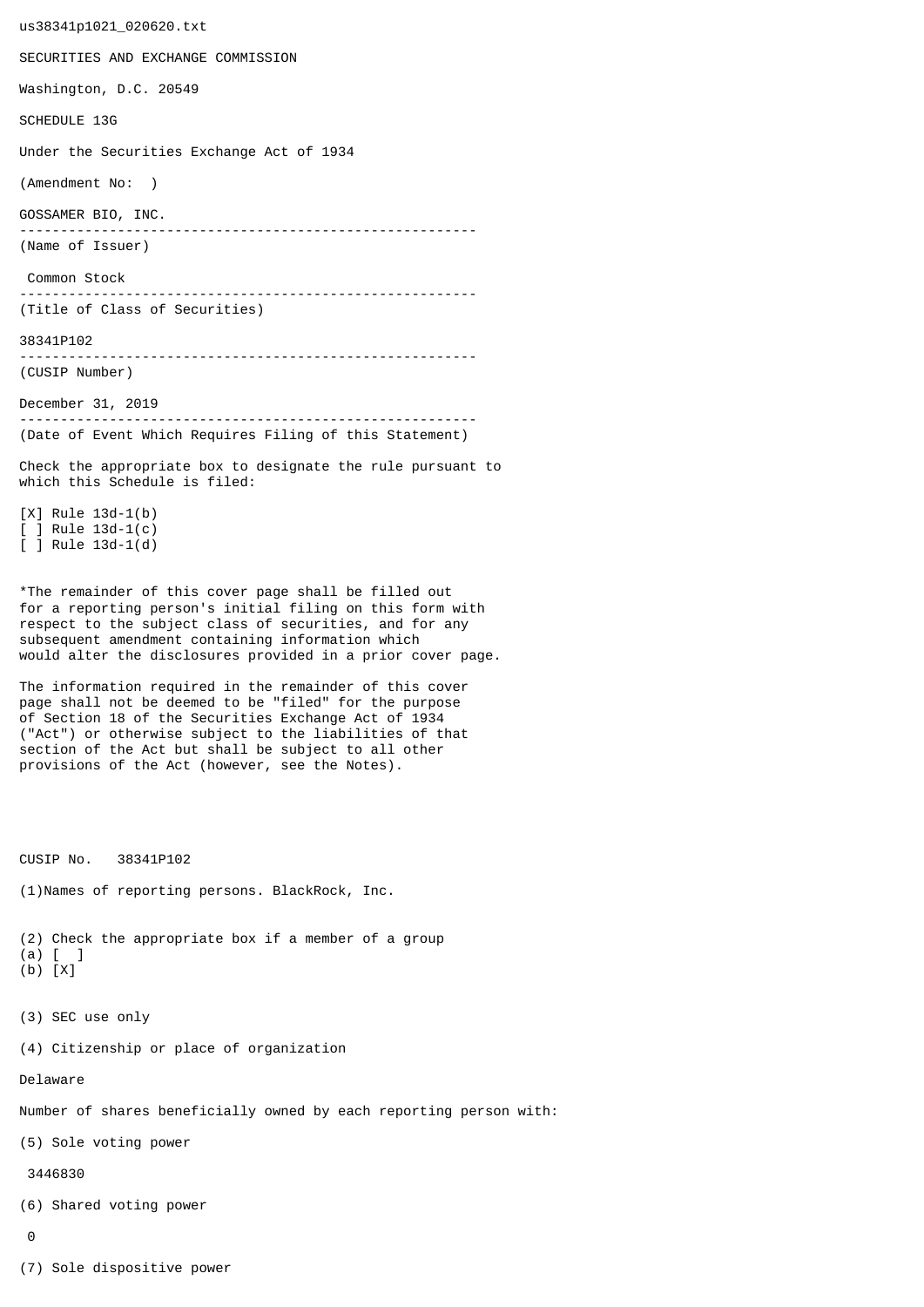```
 3546520
(8) Shared dispositive power
 \Omega(9) Aggregate amount beneficially owned by each reporting person
  3546520
(10) Check if the aggregate amount in Row (9) excludes certain shares
(11) Percent of class represented by amount in Row 9
  5.4%
(12) Type of reporting person
HC
Item 1.
Item 1(a) Name of issuer:
                              -----------------------------------------------------------------------
GOSSAMER BIO, INC.
Item 1(b) Address of issuer's principal executive offices:
-----------------------------------------------------------------------
3013 SCIENCE PARK
SAN DIEGO VA 92121
Item 2.
2(a) Name of person filing:
               ----------------------------------------------------------------------
BlackRock, Inc.
2(b) Address or principal business office or, if none, residence:
-----------------------------------------------------------------------
BlackRock, Inc.
55 East 52nd Street
New York, NY 10055
2(c) Citizenship:
                            --------------------------------------------------------------------
 See Item 4 of Cover Page
2(d) Title of class of securities:
                                      -------------------------------------------------------------------
  Common Stock
2(e) CUSIP No.:
See Cover Page
Item 3.
If this statement is filed pursuant to Rules 13d-1(b), or 13d-2(b) or (c),
check whether the person filing is a:
```
[ ] Broker or dealer registered under Section 15 of the Act;

[ ] Investment company registered under Section 8 of the

[ ] Insurance company as defined in Section 3(a)(19) of the Act;

[ ] An investment adviser in accordance with Rule  $13d-1(b)(1)(ii)(E)$ ;

[ ] Bank as defined in Section 3(a)(6) of the Act;

Investment Company Act of 1940;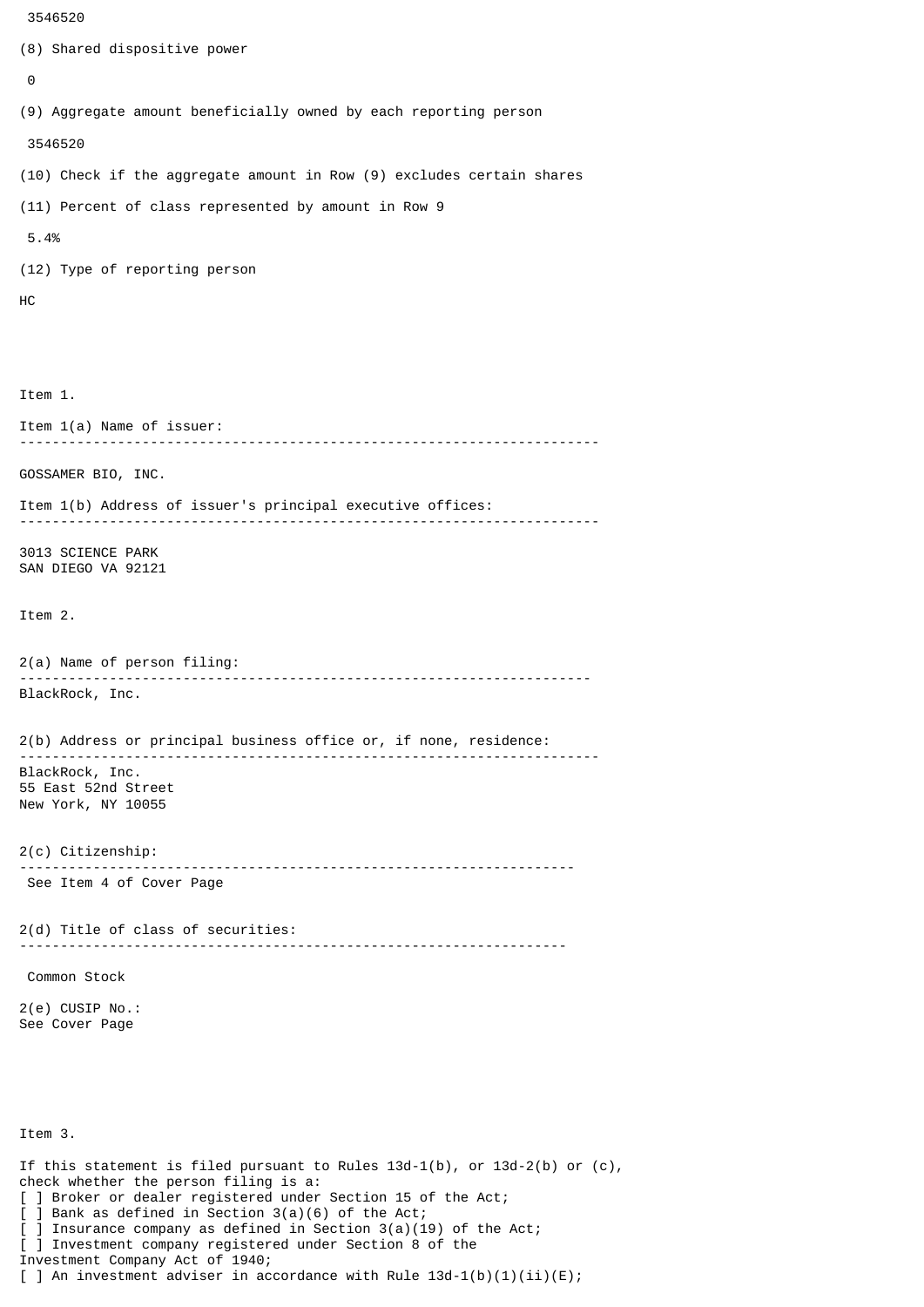[ ] An employee benefit plan or endowment fund in accordance with Rule  $13d-1(b)(1)(ii)(F);$ [X] A parent holding company or control person in accordance with Rule  $13d-1(b)(1)(ii)(G);$ [ ] A savings associations as defined in Section 3(b) of the Federal Deposit Insurance Act (12 U.S.C. 1813); [ ] A church plan that is excluded from the definition of an investment company under section  $3(c)(14)$  of the Investment Company Act of 1940; [ ] A non-U.S. institution in accordance with Rule  $240.13d-1(b)(1)(ii)(J);$  $[$  ] Group, in accordance with Rule 240.13d-1(b)(1)(ii)(K). If filing as a non-U.S. institution in accordance with Rule  $240.13d-1(b)(1)(ii)(J)$ , please specify the type of institution: Item 4. Ownership Provide the following information regarding the aggregate number and percentage of the class of securities of the issuer identified in Item 1. Amount beneficially owned: 3546520 Percent of class 5.4% Number of shares as to which such person has: Sole power to vote or to direct the vote 3446830 Shared power to vote or to direct the vote  $\boldsymbol{\Theta}$ Sole power to dispose or to direct the disposition of 3546520 Shared power to dispose or to direct the disposition of  $\Omega$ Item 5.

Ownership of 5 Percent or Less of a Class. If this statement is being filed to report the fact that as of the date hereof the reporting person has ceased to be the beneficial owner of more than 5 percent of the class of securities, check the following [ ].

Item 6. Ownership of More than 5 Percent on Behalf of Another Person

 If any other person is known to have the right to receive or the power to direct the receipt of dividends from, or the proceeds from the sale of, such securities, a statement to that effect should be included in response to this item and, if such interest relates to more than 5 percent of the class, such person should be identified. A listing of the shareholders of an investment company registered under the Investment Company Act of 1940 or the beneficiaries of employee benefit plan, pension fund or endowment fund is not required.

 Various persons have the right to receive or the power to direct the receipt of dividends from, or the proceeds from the sale of the common stock of GOSSAMER BIO, INC.. No one person's interest in the common stock of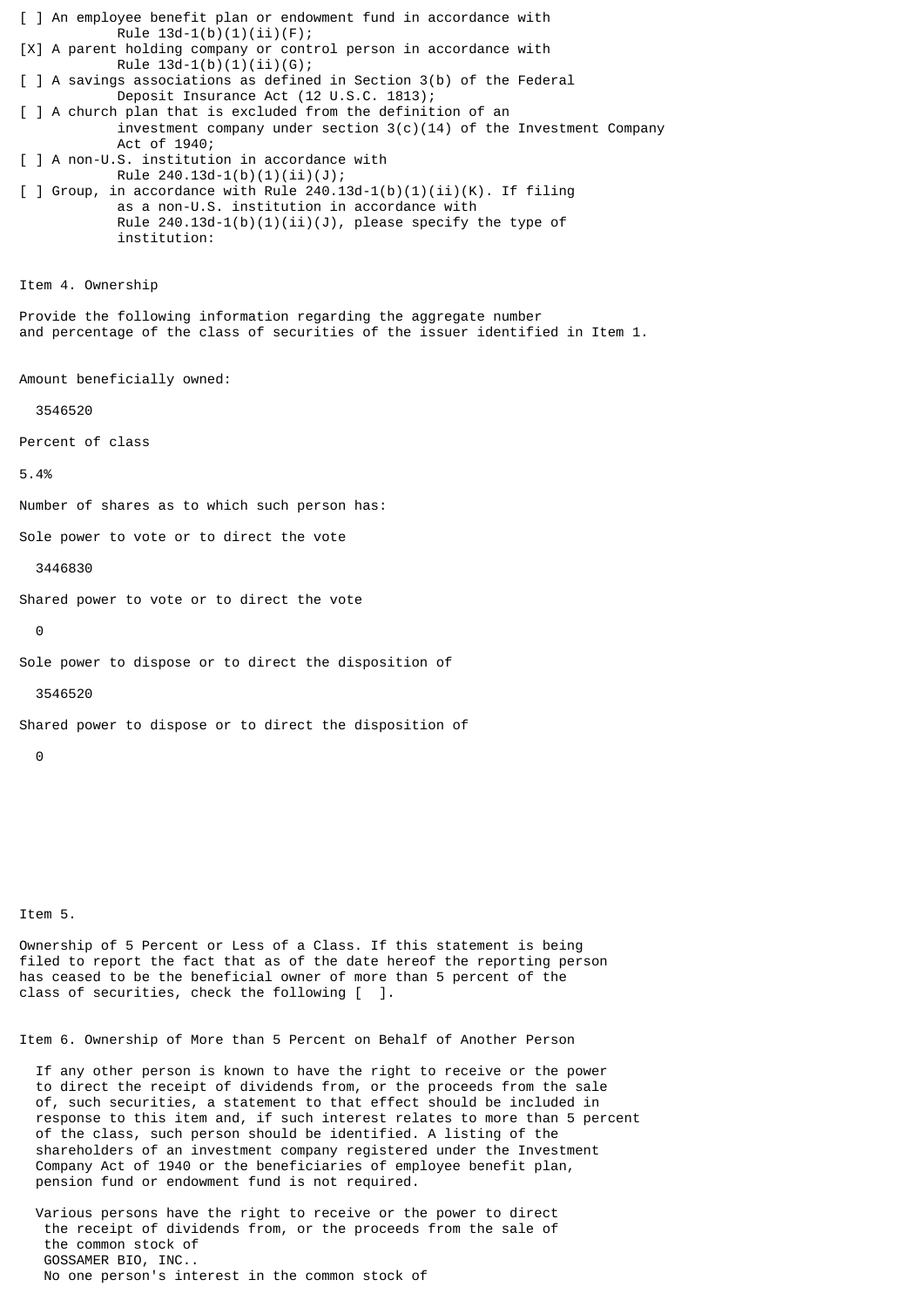GOSSAMER BIO, INC. is more than five percent of the total outstanding common shares.

Item 7. Identification and Classification of the Subsidiary Which Acquired the Security Being Reported on by the Parent Holding Company or Control Person.

See Exhibit A

Item 8. Identification and Classification of Members of the Group

If a group has filed this schedule pursuant to Rule  $13d-1(b)(ii)(J)$ , so indicate under Item 3(j) and attach an exhibit stating the identity and Item 3 classification of each member of the group. If a group has filed this schedule pursuant to Rule  $13d-1(c)$  or Rule  $13d-1(d)$ , attach an exhibit stating the identity of each member of the group.

Item 9. Notice of Dissolution of Group

Notice of dissolution of a group may be furnished as an exhibit stating the date of the dissolution and that all further filings with respect to transactions in the security reported on will be filed, if required, by members of the group, in their individual capacity.

See Item 5.

Item 10. Certifications By signing below I certify that, to the best of my knowledge and belief, the securities referred to above were acquired and are held in the ordinary course of business and were not acquired and are not held for the purpose of or with the effect of changing or influencing the control of the issuer of the securities and were not acquired and are not held in connection with or as a participant in any transaction having that purpose or effect.

Signature.

After reasonable inquiry and to the best of my knowledge and belief, I certify that the information set forth in this statement is true, complete and correct.

Dated: February 6, 2020 BlackRock, Inc.

Signature: Spencer Fleming

-------------------------------------------

Name/Title Attorney-In-Fact

The original statement shall be signed by each person on whose behalf the statement is filed or his authorized representative. If the statement is signed on behalf of a person by his authorized representative other than an executive officer or general partner of the filing person, evidence of the representative's authority to sign on behalf of such person shall be filed with the statement, provided, however, that a power of attorney for this purpose which is already on file with the Commission may be incorporated by reference. The name and any title of each person who signs the statement shall be typed or printed beneath his signature.

Attention: Intentional misstatements or omissions of fact constitute Federal criminal violations (see 18 U.S.C. 1001).

Exhibit A